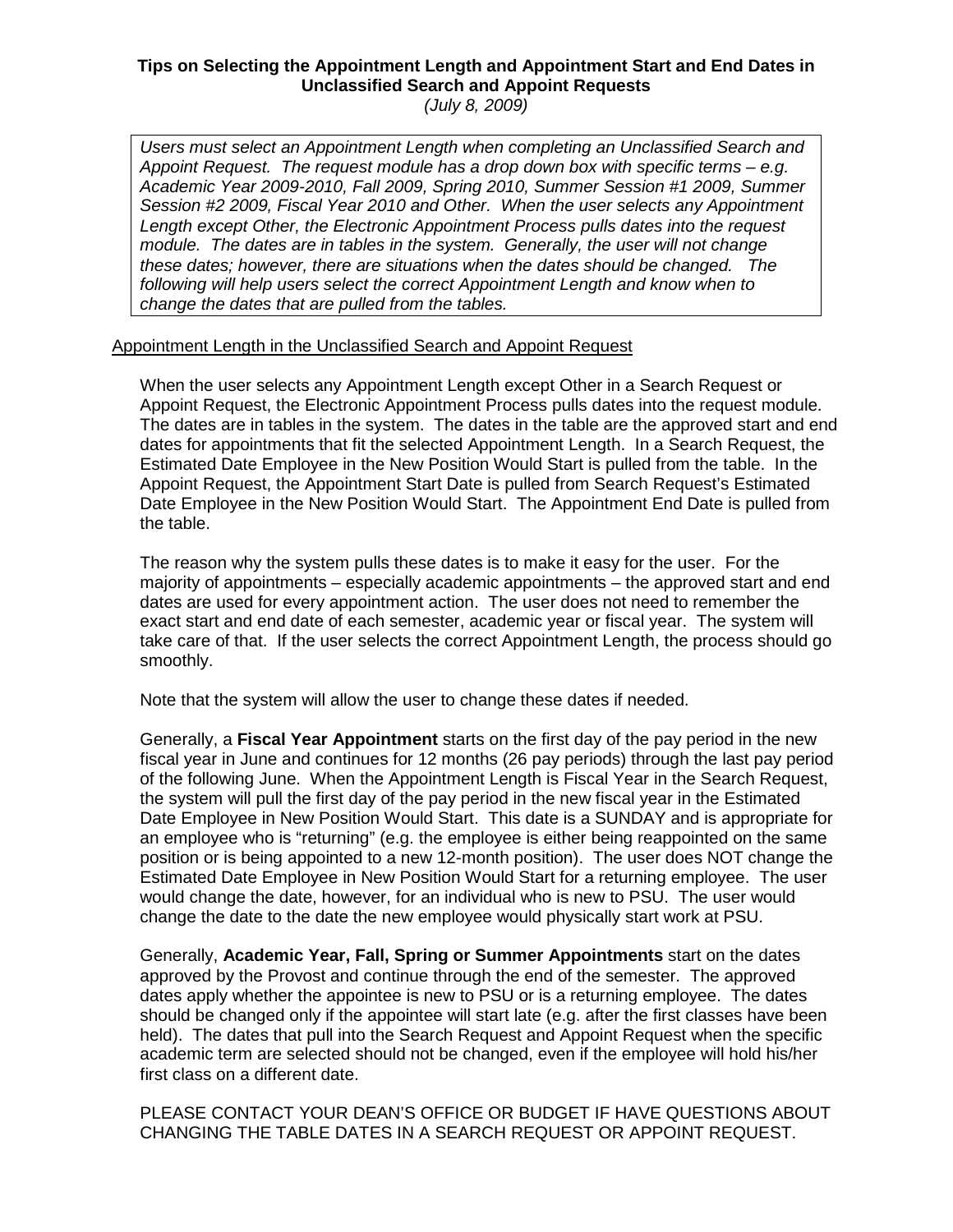Tips on Selecting the Appointment Length and Appointment Start and End Dates in Unclassified Search and Appoint Requests July 8, 2009

The **Other Appointment Length** is used when the Appointment End Date does NOT fit a regular Appointment Term. It is most commonly used for grant-funded appointments. It will also be used to appoint for the intersession.

## Fiscal Year Appointment Examples

Example #1: Your department is hiring a Chair. Chairs have 12 month, fiscal year appointments. The user starts the Search Request in March, 2009 and selects Fiscal Year 2010 as the Appointment Length. The system pulls 6/14/2009 from the table in the Estimated Date New Employee in the Position Would Start. The user leaves this date even though it is a Sunday because the individual has not yet been selected, and the department does not know when they will physically start work. The department does the search and selects a current faculty member. The user starts the Appoint Request to appoint the faculty member to the Chair position. The system pulls 6/14/2009 as the Appointment Start Date. It also pulls the Appointment End Date of 6/12/2010 from the table. The user leaves both dates as is, and does not change the Appointment Start Date from the Sunday because the appointee is a "returning" employee.

Example #2: Your division is hiring a new Director. Directors have 12 month, fiscal year appointments. The user starts the Search Request in March, 2009 and selects Fiscal Year 2010 as the Appointment Length. The system pulls 6/14/2009 from the table in the Estimated Date New Employee in the Position Would Start. This date is a Sunday. The user leaves this date even though it is a Sunday because the individual has not yet been selected, and the department does not know when they will physically start work. The department does the search and selects an individual who is new to PSU. The individual will physically start work on Monday, June 15, 2009, The user starts the Appoint Request to appoint the individual to the Director position. The system pulls 6/14/2009 as the Appointment Start Date. It also pulls the Appointment End Date of 6/12/2010 from the table. The user changes the Appointment Start Date from 6/14/2009 to 6/15/2009. The Appointment End Date is not changed.

Example #3: Your department is hiring a Chair. Chairs have12 month, fiscal year appointments. The user starts the Search Request in March, 2009 and selects Fiscal Year 2010 as the Appointment Length. The system pulls 6/14/2009 from the table in the Estimated Date New Employee in the Position Would Start. This date is a Sunday. The user leaves this date even though it is a Sunday because the individual has not yet been selected, and the department does not know when they will physically start work. The department does the search and selects an individual who is new to PSU. The individual will physically start work on Monday, July 13, 2009. The user starts the Appoint Request to appoint the individual to the Director position. The system pulls 6/14/2009 as the Appointment Start Date. It also pulls the Appointment End Date of 6/12/2010 from the table. The user changes the Appointment Start Date from 7/13/2009 to 6/15/2009. The Appointment End Date is not changed.